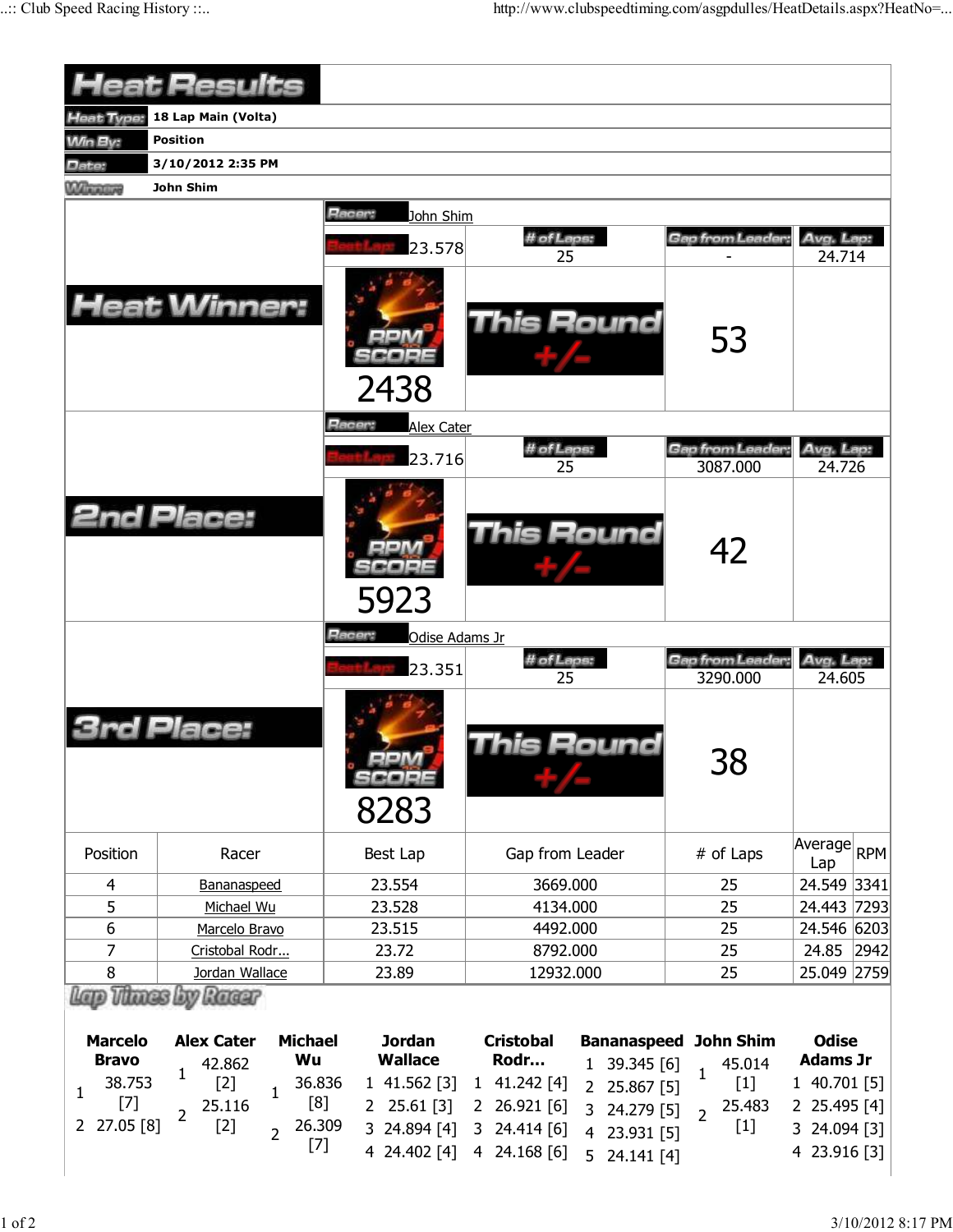|                                     |                                                                                                                                                                                                                                                                                                                                                                                                                                                                                                        |    |        |    | <b>Michael</b> |                                           |   |                  |   |                    |                | John Shim |                 |
|-------------------------------------|--------------------------------------------------------------------------------------------------------------------------------------------------------------------------------------------------------------------------------------------------------------------------------------------------------------------------------------------------------------------------------------------------------------------------------------------------------------------------------------------------------|----|--------|----|----------------|-------------------------------------------|---|------------------|---|--------------------|----------------|-----------|-----------------|
| <b>Alex Cater</b><br><b>Marcelo</b> |                                                                                                                                                                                                                                                                                                                                                                                                                                                                                                        |    |        | Wu |                |                                           |   |                  |   |                    |                |           |                 |
|                                     | <b>Bravo</b>                                                                                                                                                                                                                                                                                                                                                                                                                                                                                           | 3  | 24.269 |    | 24.178         |                                           |   |                  |   |                    | 3              | 24.085    |                 |
|                                     | 24.275                                                                                                                                                                                                                                                                                                                                                                                                                                                                                                 |    | $[2]$  | 3  | $[7]$          |                                           |   |                  |   |                    |                | $[1]$     |                 |
| 3                                   | [8]                                                                                                                                                                                                                                                                                                                                                                                                                                                                                                    | 4  | 23.904 |    | 24.083         |                                           |   |                  |   |                    | 4              | 24.007    |                 |
|                                     | 24.093                                                                                                                                                                                                                                                                                                                                                                                                                                                                                                 |    | $[2]$  | 4  | $[7]$          |                                           |   |                  |   |                    |                | $[1]$     |                 |
| 4                                   | [8]                                                                                                                                                                                                                                                                                                                                                                                                                                                                                                    | 5  | 24.035 |    | 24.577         |                                           |   |                  |   |                    | 5              | 24.026    |                 |
|                                     | 24.476                                                                                                                                                                                                                                                                                                                                                                                                                                                                                                 |    | $[2]$  | 5  | $[7]$          |                                           |   |                  |   |                    |                | $[1]$     |                 |
| 5                                   | [8]                                                                                                                                                                                                                                                                                                                                                                                                                                                                                                    | 6  | 23.954 |    |                |                                           |   |                  |   |                    | 6              | 23.927    |                 |
|                                     |                                                                                                                                                                                                                                                                                                                                                                                                                                                                                                        |    | $[2]$  | 6  | 24.002         |                                           |   |                  |   |                    |                | $[1]$     |                 |
| 6                                   | 23.973<br>[8]                                                                                                                                                                                                                                                                                                                                                                                                                                                                                          |    | 23.924 |    | [6]            |                                           |   |                  |   |                    |                | 23.954    |                 |
|                                     |                                                                                                                                                                                                                                                                                                                                                                                                                                                                                                        | 7  | $[2]$  | 7  | 23.923         |                                           |   |                  |   |                    | 7              | $[1]$     |                 |
| 7                                   | 23.967                                                                                                                                                                                                                                                                                                                                                                                                                                                                                                 |    | 23.716 |    | [6]            | <b>Jordan</b>                             |   | <b>Cristobal</b> |   |                    |                | 23.714    | <b>Odise</b>    |
|                                     | $[7]$                                                                                                                                                                                                                                                                                                                                                                                                                                                                                                  | 8  | $[2]$  | 8  | 24.205         | <b>Wallace</b>                            |   | Rodr             |   | <b>Bananaspeed</b> | 8              | $[1]$     | <b>Adams Jr</b> |
| 8                                   | 23.966                                                                                                                                                                                                                                                                                                                                                                                                                                                                                                 |    | 24.054 |    | $[5]$          | $5\;25.157\;[5]$                          |   | 5 24.499 [6]     | 6 | 23.82[4]           |                | 23.918    | 5 23.826 [3]    |
|                                     | $[7] \centering% \includegraphics[width=1\textwidth]{images/TransY.pdf} \caption{The first two different values of $d=3$ and $d=4$ (left) and $d=5$ (right) and $d=6$ (right) and $d=6$ (right) and $d=6$ (right) and $d=6$ (right) and $d=6$ (right) and $d=6$ (right) and $d=6$ (right) and $d=6$ (right) and $d=6$ (right) and $d=6$ (right) and $d=6$ (right) and $d=6$ (right) and $d=6$ (right) and $d=6$ (right) and $d=6$ (right) and $d=6$ (right) and $d=6$ (right) and $d=6$ (right) and $$ | 9  | $[2]$  | 9  | 23.939         |                                           |   | 24.596 [7]       |   |                    | $\overline{q}$ | $[1]$     |                 |
| 9                                   | 23.948                                                                                                                                                                                                                                                                                                                                                                                                                                                                                                 |    | 23.925 |    | $[5]$          | $6$ 24.191 [5]                            | 6 |                  | 7 | 23.747 [4]         |                | 23.798    | $6$ 23.845 [3]  |
|                                     | [6]                                                                                                                                                                                                                                                                                                                                                                                                                                                                                                    | 10 |        | 10 | 23.778         | 24.205 [5]                                | 7 | 24.85 [8]        | 8 | 23.73 [4]          | 10             |           | 7 23.694 [3]    |
| 10                                  | 23.982                                                                                                                                                                                                                                                                                                                                                                                                                                                                                                 |    | $[2]$  |    | $[5]$          | $24.605$ [6]                              | 8 | 23.973 [8]       | 9 | 23.807 [4]         |                | $[1]$     | 8 23.706 [3]    |
|                                     | [6]                                                                                                                                                                                                                                                                                                                                                                                                                                                                                                    | 11 | 23.868 |    | 23.716         | $9$ 25.722 [8]                            | 9 | 24.234 [7]       |   | 10 23.688 [4]      | 11             | 23.735    | 9 23.781 [3]    |
|                                     | 11 23.71 [6]                                                                                                                                                                                                                                                                                                                                                                                                                                                                                           |    | $[2]$  | 11 | $[5]$          | 10 24.409 [8]                             |   | 10 23.843 [7]    |   | 11 23.567 [4]      |                | $[1]$     | 10 23.655 [3]   |
|                                     | 23.616                                                                                                                                                                                                                                                                                                                                                                                                                                                                                                 | 12 | 23.731 |    | 23.65          | 11 24.152 [8] 11 23.837 [7]               |   |                  |   | 12 23.691 [4]      | 12             | 23.748    | 11 24.055 [3]   |
| 12                                  | [6]                                                                                                                                                                                                                                                                                                                                                                                                                                                                                                    |    | $[2]$  | 12 | $[5]$          | 12 24.273 [8] 12 24.138 [7]               |   |                  |   | 13 23.554 [4]      |                | $[1]$     | 12 23.636 [3]   |
|                                     | 23.575                                                                                                                                                                                                                                                                                                                                                                                                                                                                                                 | 13 | 23.92  |    | 23.798         | 13 24.315 [8] 13 23.924 [7]               |   |                  |   | 14 23.69 [4]       | 13             | 23.693    | 13 23.897 [3]   |
| 13                                  | [6]                                                                                                                                                                                                                                                                                                                                                                                                                                                                                                    |    | $[2]$  | 13 | $[5]$          | 14 24.082 [8] 14 24.077 [7]               |   |                  |   |                    |                | $[1]$     |                 |
|                                     | 23.793                                                                                                                                                                                                                                                                                                                                                                                                                                                                                                 | 14 | 23.941 |    | 23.747         |                                           |   |                  |   | 15 23.815 [4]      | 14             | 23.655    | 14 23.887 [3]   |
| 14                                  | [6]                                                                                                                                                                                                                                                                                                                                                                                                                                                                                                    |    | $[2]$  | 14 | $[5]$          | 15 24.27 [8]                              |   | 15 23.919 [7]    |   | 16 23.701 [4]      |                | $[1]$     | 15 23.949 [3]   |
|                                     | 23.786                                                                                                                                                                                                                                                                                                                                                                                                                                                                                                 | 15 | 23.83  |    | 23.71          | 16 24.039 [8] 16 23.877 [7]               |   |                  |   | 17 24.428 [4]      | 15             | 23.805    | 16 23.613 [3]   |
| 15                                  | [6]                                                                                                                                                                                                                                                                                                                                                                                                                                                                                                    |    | $[2]$  | 15 | $[5]$          | 17 24.358 [8] 17 23.918 [7]               |   |                  |   | 18 23.601 [4]      |                | $[1]$     | 17 24.325 [3]   |
|                                     | 16 23.73 [6]                                                                                                                                                                                                                                                                                                                                                                                                                                                                                           | 16 | 23.786 |    | 23.561         | 18 23.913 [8]                             |   | 18 23.904 [7]    |   | 19 23.705 [4]      | 16             | 23.608    | 18 23.74 [3]    |
|                                     | 23.552                                                                                                                                                                                                                                                                                                                                                                                                                                                                                                 |    | $[2]$  | 16 | $[5]$          | 19 24.105 [8] 19 24.013 [7]               |   |                  |   | 20 24.786 [4]      |                | $[1]$     | 19 23.571 [3]   |
| 17                                  | [6]                                                                                                                                                                                                                                                                                                                                                                                                                                                                                                    | 17 | 23.892 |    | 23.592         | 20 23.89 [8]                              |   | 20 23.977 [7]    |   | 21 23.812 [4]      | 17             | 23.723    | 20 24.84 [3]    |
|                                     | 23.515                                                                                                                                                                                                                                                                                                                                                                                                                                                                                                 |    | $[2]$  | 17 | $[5]$          | 21 23.922 [8] 21 23.895 [7]               |   |                  |   | 22 23.695 [4]      |                | $[1]$     | 21 23.745 [3]   |
| 18                                  | [6]                                                                                                                                                                                                                                                                                                                                                                                                                                                                                                    | 18 | 23.788 |    | 23.627         | 22 24.166 [8] 22 23.803 [7] 23 23.692 [4] |   |                  |   |                    | 18             | 23.686    | 22 23.351 [3]   |
|                                     | 23.616                                                                                                                                                                                                                                                                                                                                                                                                                                                                                                 |    | $[2]$  | 18 | $[5]$          |                                           |   |                  |   |                    |                | $[1]$     |                 |
| 19                                  | [6]                                                                                                                                                                                                                                                                                                                                                                                                                                                                                                    | 19 | 23.887 |    | 23.528         | 23 24.009 [8] 23 23.72 [7] 24 23.762 [4]  |   |                  |   |                    | 19             | 23.767    | 23 24.077 [3]   |
|                                     | 23.657                                                                                                                                                                                                                                                                                                                                                                                                                                                                                                 |    | $[2]$  | 19 | $[5]$          | 24 23.966 [8] 24 23.75 [7]                |   |                  |   | 25 23.862 [4]      |                | $[1]$     | 24 23.757 [3]   |
| 20                                  | [6]                                                                                                                                                                                                                                                                                                                                                                                                                                                                                                    | 20 | 24.038 |    | 23.663         | 25 24.011 [8] 25 23.754 [7]               |   |                  |   |                    | 20             | 23.824    | 25 23.959 [3]   |
|                                     | 23.539                                                                                                                                                                                                                                                                                                                                                                                                                                                                                                 |    | $[2]$  | 20 | $[5]$          |                                           |   |                  |   |                    |                | $[1]$     |                 |
| 21                                  | [6]                                                                                                                                                                                                                                                                                                                                                                                                                                                                                                    | 21 | 23.937 |    | 23.572         |                                           |   |                  |   |                    | 21             | 23.738    |                 |
|                                     |                                                                                                                                                                                                                                                                                                                                                                                                                                                                                                        |    | $[2]$  | 21 | $[5]$          |                                           |   |                  |   |                    |                | $[1]$     |                 |
| 22                                  | 23.634                                                                                                                                                                                                                                                                                                                                                                                                                                                                                                 | 22 | 24.005 |    | 23.686         |                                           |   |                  |   |                    | 22             | 23.795    |                 |
|                                     | [6]                                                                                                                                                                                                                                                                                                                                                                                                                                                                                                    |    | $[2]$  | 22 | $[5]$          |                                           |   |                  |   |                    |                | $[1]$     |                 |
| 23                                  | 23.728                                                                                                                                                                                                                                                                                                                                                                                                                                                                                                 |    | 23.93  |    |                |                                           |   |                  |   |                    | 23             | 23.806    |                 |
|                                     | [6]                                                                                                                                                                                                                                                                                                                                                                                                                                                                                                    | 23 | $[2]$  | 23 | 23.63          |                                           |   |                  |   |                    |                | $[1]$     |                 |
| 24                                  | 23.557                                                                                                                                                                                                                                                                                                                                                                                                                                                                                                 |    | 23.872 |    | $[5]$          |                                           |   |                  |   |                    |                | 23.578    |                 |
|                                     | [6]                                                                                                                                                                                                                                                                                                                                                                                                                                                                                                    | 24 | $[2]$  | 24 | 23.646         |                                           |   |                  |   |                    | 24             | $[1]$     |                 |
| 25                                  | 24.154                                                                                                                                                                                                                                                                                                                                                                                                                                                                                                 |    | 23.963 |    | $[5]$          |                                           |   |                  |   |                    |                | 23.752    |                 |
|                                     | [6]                                                                                                                                                                                                                                                                                                                                                                                                                                                                                                    | 25 | $[2]$  | 25 | 24.125         |                                           |   |                  |   |                    | 25             | $[1]$     |                 |
|                                     |                                                                                                                                                                                                                                                                                                                                                                                                                                                                                                        |    |        |    | $[5]$          |                                           |   |                  |   |                    |                |           |                 |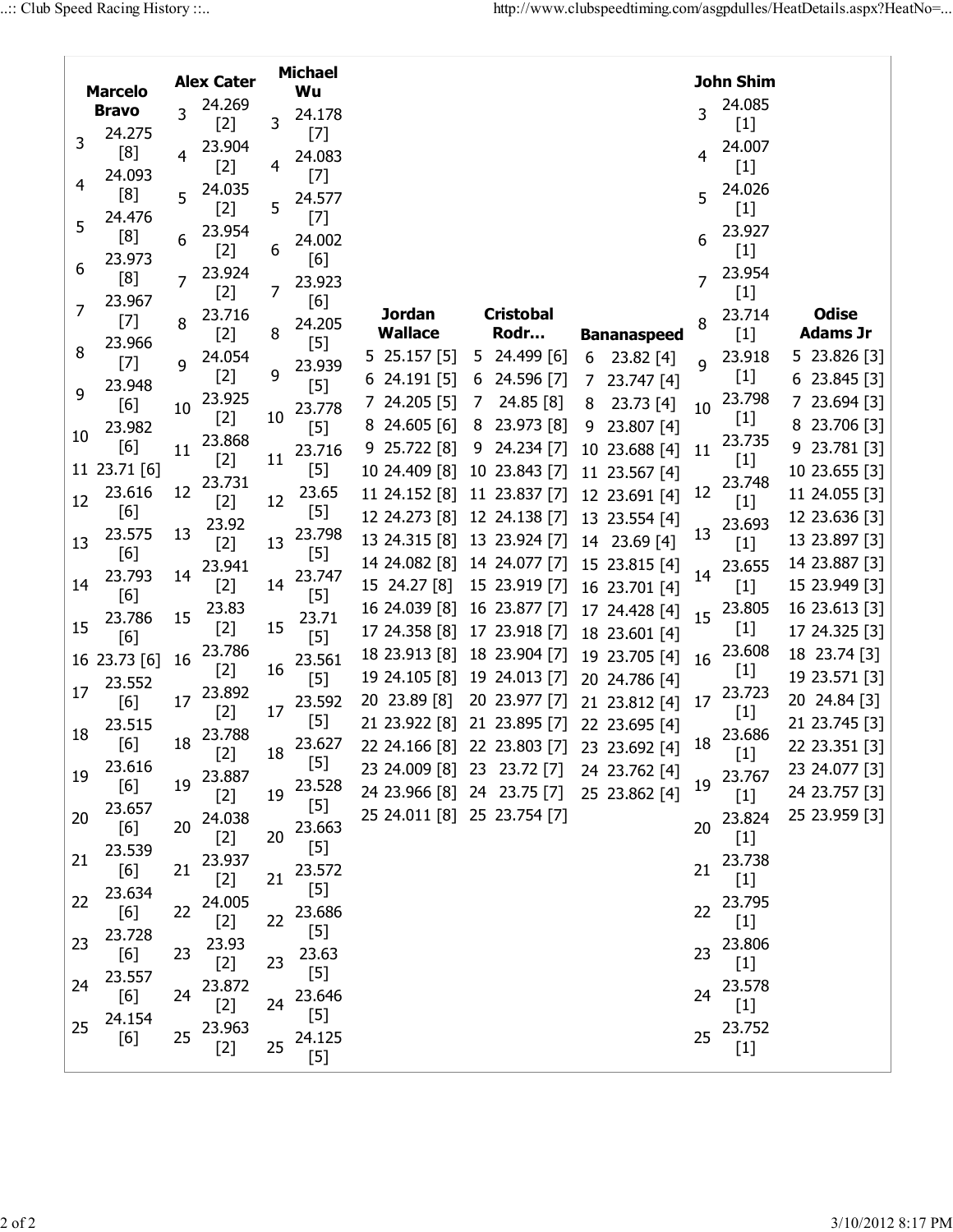|                                | <b>Heat Results</b>                                                                  |                                                 |                                                                                                         |                                                      |                                                                                                                                                                                                                                                                                                                                                                                                                                                                                                                                   |
|--------------------------------|--------------------------------------------------------------------------------------|-------------------------------------------------|---------------------------------------------------------------------------------------------------------|------------------------------------------------------|-----------------------------------------------------------------------------------------------------------------------------------------------------------------------------------------------------------------------------------------------------------------------------------------------------------------------------------------------------------------------------------------------------------------------------------------------------------------------------------------------------------------------------------|
| <b>Heat Type:</b>              | 18 Lap Main (Volta)                                                                  |                                                 |                                                                                                         |                                                      |                                                                                                                                                                                                                                                                                                                                                                                                                                                                                                                                   |
| <b>Min By:</b>                 | <b>Position</b>                                                                      |                                                 |                                                                                                         |                                                      |                                                                                                                                                                                                                                                                                                                                                                                                                                                                                                                                   |
| Date:                          | 3/10/2012 2:25 PM                                                                    |                                                 |                                                                                                         |                                                      |                                                                                                                                                                                                                                                                                                                                                                                                                                                                                                                                   |
| <b>MAINTENNIS</b>              | <b>Oliver Rojas</b>                                                                  |                                                 |                                                                                                         |                                                      |                                                                                                                                                                                                                                                                                                                                                                                                                                                                                                                                   |
|                                |                                                                                      | Racer:<br>Oliver Rojas                          |                                                                                                         |                                                      |                                                                                                                                                                                                                                                                                                                                                                                                                                                                                                                                   |
|                                |                                                                                      |                                                 | # of Laps:                                                                                              | Gap from Leader:                                     | Avg. Lap:                                                                                                                                                                                                                                                                                                                                                                                                                                                                                                                         |
|                                |                                                                                      | 23.61                                           | 25                                                                                                      |                                                      | 28.508                                                                                                                                                                                                                                                                                                                                                                                                                                                                                                                            |
|                                | <b>Heat Winner:</b>                                                                  | 3483                                            | <b>This Round</b>                                                                                       | 60                                                   |                                                                                                                                                                                                                                                                                                                                                                                                                                                                                                                                   |
|                                |                                                                                      | Racer:<br>David Nguyen                          |                                                                                                         |                                                      |                                                                                                                                                                                                                                                                                                                                                                                                                                                                                                                                   |
|                                |                                                                                      | 23.519                                          | # of Laps:                                                                                              | Gap from Leader.                                     | Avg. Lap:                                                                                                                                                                                                                                                                                                                                                                                                                                                                                                                         |
|                                |                                                                                      |                                                 | 25                                                                                                      | 525.000                                              | 28.394                                                                                                                                                                                                                                                                                                                                                                                                                                                                                                                            |
|                                | <b>2nd Place:</b>                                                                    | 4978                                            | This Round                                                                                              | 54                                                   |                                                                                                                                                                                                                                                                                                                                                                                                                                                                                                                                   |
|                                |                                                                                      | Racer:<br>David Biddle                          |                                                                                                         |                                                      |                                                                                                                                                                                                                                                                                                                                                                                                                                                                                                                                   |
|                                |                                                                                      | 23.777                                          | # of Laps:<br>25                                                                                        | Gap from Leader:<br>2879.000                         | Avg. Lap:<br>28.577                                                                                                                                                                                                                                                                                                                                                                                                                                                                                                               |
|                                | Place:                                                                               | 1643                                            | his Round                                                                                               | 42                                                   |                                                                                                                                                                                                                                                                                                                                                                                                                                                                                                                                   |
| Position                       | Racer                                                                                | Best Lap                                        | Gap from Leader                                                                                         | # of Laps                                            | Average RPM<br>Lap                                                                                                                                                                                                                                                                                                                                                                                                                                                                                                                |
| 4                              | <b>William Shively</b>                                                               | 23.685                                          | 4888.000                                                                                                | 25                                                   | 28.481 2250                                                                                                                                                                                                                                                                                                                                                                                                                                                                                                                       |
| 5                              | <b>Steve Rice</b>                                                                    | 23.68                                           | 5710.000                                                                                                | 25                                                   | 28.485 4243                                                                                                                                                                                                                                                                                                                                                                                                                                                                                                                       |
| 6                              | Max Leitschuh                                                                        | 23.743                                          | 6129.000                                                                                                | 25                                                   | 28.578 2258                                                                                                                                                                                                                                                                                                                                                                                                                                                                                                                       |
| 7                              | <b>Brent Talley</b>                                                                  | 23.961                                          | 13981.000                                                                                               | 25                                                   | 28.77<br> 1307                                                                                                                                                                                                                                                                                                                                                                                                                                                                                                                    |
| 8                              | Matthew Anderson                                                                     | 23.96                                           | 17590.000                                                                                               | 25                                                   | 28.842 1491                                                                                                                                                                                                                                                                                                                                                                                                                                                                                                                       |
| 9                              | Marco Restivo                                                                        | 24.053                                          | 18080.000                                                                                               | 25                                                   | 28.892 2993                                                                                                                                                                                                                                                                                                                                                                                                                                                                                                                       |
| <b>Steve</b><br><b>Rice</b>    | Lap Thues by Racer<br><b>David</b><br><b>David</b><br><b>Biddle</b><br><b>Nguyen</b> | <b>Oliver</b><br><b>Rojas</b>                   | <b>William</b><br><b>Matthew</b><br><b>Marco</b><br><b>Restivo</b><br><b>Shively</b><br><b>Anderson</b> | <b>Max</b><br><b>Leitschuh</b>                       | <b>Brent</b><br><b>Talley</b>                                                                                                                                                                                                                                                                                                                                                                                                                                                                                                     |
| 133.884<br>$\mathbf{1}$<br>[6] | 137.484<br>135.696<br>$\mathbf{1}$<br>$\mathbf{1}$<br>$[2]$<br>$[3]$                 | 138.02<br>$\mathbf{1}$<br>$\mathbf{1}$<br>$[1]$ | 134.152<br>132.563<br>$\mathbf{1}$<br>1<br>$[5]$<br>[8]                                                 | 132.403<br>135.281<br>$\mathbf{1}$<br>$[9]$<br>$[4]$ | 133.123<br>$\mathbf{1}$<br>$[7] \centering% \includegraphics[width=1\textwidth]{images/TransY.pdf} \caption{The first two different values of $d=3$ and $d=4$ (left) and $d=5$ (right) and $d=6$ (right) and $d=6$ (right) and $d=6$ (right) and $d=6$ (right) and $d=6$ (right) and $d=6$ (right) and $d=6$ (right) and $d=6$ (right) and $d=6$ (right) and $d=6$ (right) and $d=6$ (right) and $d=6$ (right) and $d=6$ (right) and $d=6$ (right) and $d=6$ (right) and $d=6$ (right) and $d=6$ (right) and $d=6$ (right) and $$ |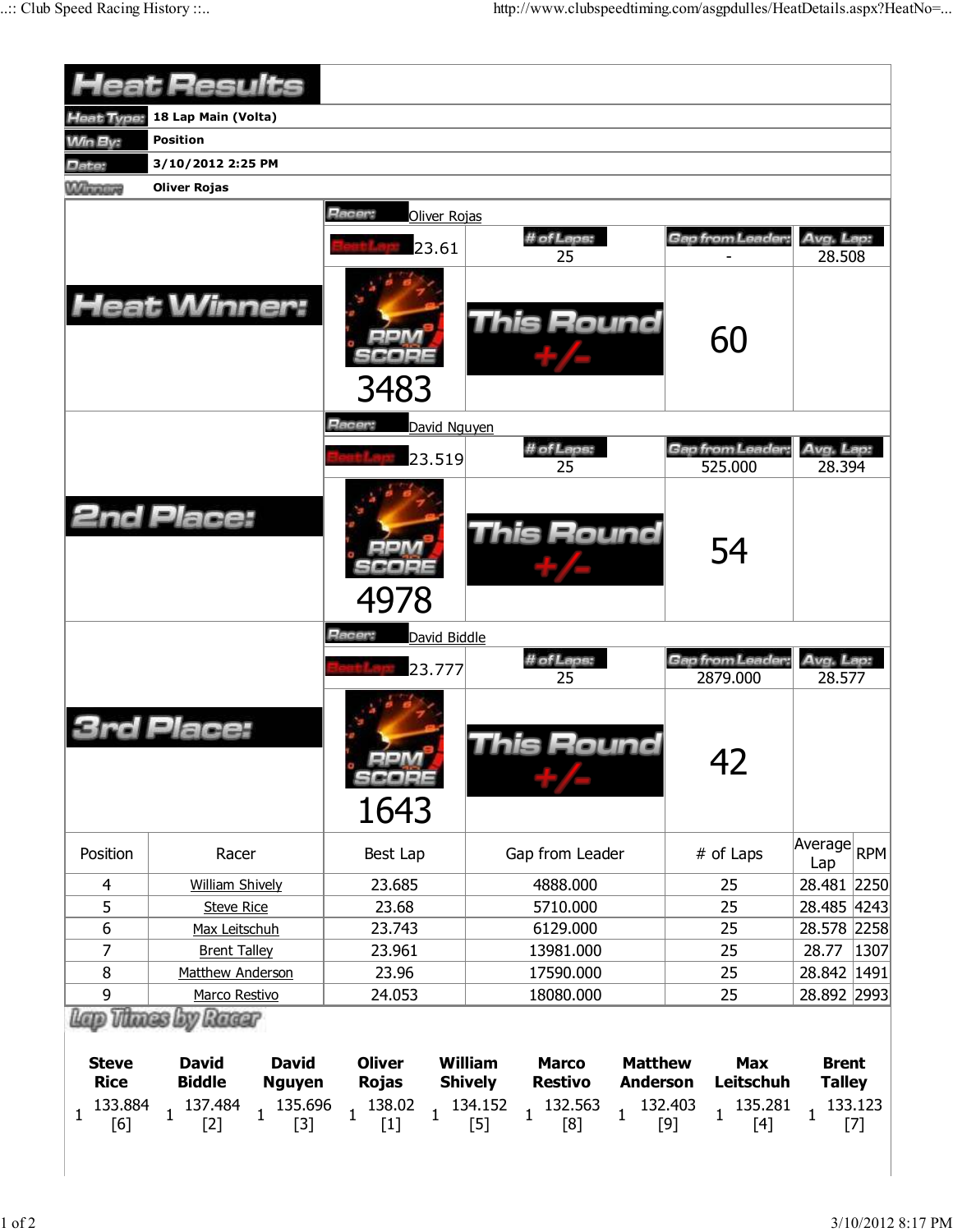|                 | <b>Steve</b><br><b>Rice</b>                                                                                                                                                                                                                                                                          |                  | <b>David</b><br><b>Biddle</b> |                  | <b>David</b><br><b>Nguyen</b> | <b>Oliver</b><br>Rojas                                                                                                                                                                                                                                                              |                  | William<br><b>Shively</b> |                  | <b>Marco</b><br><b>Restivo</b> |                |                                                                                                                      |    | Max<br>Leitschuh |                  | <b>Brent</b><br><b>Talley</b>                                                                                                                                                                                                                                                                               |
|-----------------|------------------------------------------------------------------------------------------------------------------------------------------------------------------------------------------------------------------------------------------------------------------------------------------------------|------------------|-------------------------------|------------------|-------------------------------|-------------------------------------------------------------------------------------------------------------------------------------------------------------------------------------------------------------------------------------------------------------------------------------|------------------|---------------------------|------------------|--------------------------------|----------------|----------------------------------------------------------------------------------------------------------------------|----|------------------|------------------|-------------------------------------------------------------------------------------------------------------------------------------------------------------------------------------------------------------------------------------------------------------------------------------------------------------|
| $\overline{2}$  | 26.343<br>$[5]$                                                                                                                                                                                                                                                                                      |                  | 2 25.954<br>$[2]$             |                  | 2 26.714<br>$[3]$             | $2^{25.97}$<br>$[1]$                                                                                                                                                                                                                                                                | $\overline{2}$   | 26.422<br>[4]             | $\overline{2}$   | 27.211<br>[8]                  |                | <b>Matthew</b>                                                                                                       |    | 27.723<br>[6]    | $\overline{2}$   | 27.368<br>$[7]$                                                                                                                                                                                                                                                                                             |
|                 | 24.195<br>$[5]$                                                                                                                                                                                                                                                                                      |                  | 24.038<br>$[2]$               |                  | 24.114<br>$[3]$               | 3 24.039<br>$[1]$                                                                                                                                                                                                                                                                   | 3                | 24.37<br>$[4]$            |                  | 24.572<br>[8]                  | $\overline{2}$ | <b>Anderson</b><br>28.647                                                                                            | 3. | 24.01<br>[6]     |                  | 24.444<br>$[7]$                                                                                                                                                                                                                                                                                             |
|                 | 24.326<br>$[5]$                                                                                                                                                                                                                                                                                      |                  | 24.029<br>$[2]$               | $\overline{4}$   | 24.08<br>$[3]$                | 4 23.894<br>$[1]$                                                                                                                                                                                                                                                                   | 4                | 24.103<br>[4]             | $\overline{4}$   | 24.543<br>[8]                  | 3              | $[9]$<br>25.447                                                                                                      |    | 24.028<br>[6]    | $\overline{4}$   | 24.26<br>$[7]$                                                                                                                                                                                                                                                                                              |
| 5               | 24.07<br>$[5]$                                                                                                                                                                                                                                                                                       |                  | 24.193<br>$[2]$               | 5                | 23.83<br>$[3]$                | 5 24.284<br>$[1]$                                                                                                                                                                                                                                                                   | 5 <sup>1</sup>   | 24.063<br>[4]             | 5                | 24.79<br>[8]                   |                | $[9]$<br>24.904                                                                                                      | 5  | 24.33<br>[6]     | 5 <sup>1</sup>   | 24.39<br>$[7]$                                                                                                                                                                                                                                                                                              |
|                 | 24.47<br>$[5]$                                                                                                                                                                                                                                                                                       |                  | 24.072<br>$[2]$               |                  | 23.984<br>$[3]$               | $6^{24.082}$<br>$[1]$                                                                                                                                                                                                                                                               |                  | 24.632<br>[4]             |                  | 24.381<br>[8]                  | 5              | $[9]$<br>24.699                                                                                                      |    | 24.358<br>[6]    | 6                | 24.127<br>$[7]$                                                                                                                                                                                                                                                                                             |
|                 | 24.242<br>$[5]$                                                                                                                                                                                                                                                                                      | 7                | 23.867<br>$[2]$               |                  | 23.933<br>$[3]$               | 7 23.993<br>$[1]$                                                                                                                                                                                                                                                                   | 7                | 23.89<br>$[4]$            | $\overline{7}$   | 24.833<br>[8]                  | 6              | $[9]$<br>24.895                                                                                                      | 7  | 24.005<br>[6]    |                  | 24.466<br>$[7]$                                                                                                                                                                                                                                                                                             |
| 8               | 23.93<br>$[5]$                                                                                                                                                                                                                                                                                       | 8                | 23.85<br>$[2]$                | 8                | 23.814<br>$[3]$               | 8 23.992<br>$[1]$                                                                                                                                                                                                                                                                   | 8                | 24.24<br>[4]              | 8                | 24.668<br>[8]                  | 7              | [9]<br>24.706                                                                                                        | 8  | 24.221<br>[6]    | 8                | 24.422<br>$[7]$                                                                                                                                                                                                                                                                                             |
| 9               | 24.13<br>$[5]$                                                                                                                                                                                                                                                                                       | q                | 24.142<br>$[2]$               | q                | 23.805<br>$[3]$               | $9^{23.811}$<br>$[1]$                                                                                                                                                                                                                                                               | $\overline{q}$   | 24.119<br>$[4]$           | q                | 24.635<br>[8]                  |                | [9]<br>8 24.63 [9]                                                                                                   | 9  | 23.957<br>[6]    | $\mathsf{q}$     | 24.143<br>$[7]$                                                                                                                                                                                                                                                                                             |
| 10              | 24.161<br>$[5]$                                                                                                                                                                                                                                                                                      | 10               | 23.859<br>$[2]$               | 10               | 23.677<br>$[3]$               | 10 23.873<br>$[1]$                                                                                                                                                                                                                                                                  | 10               | 24.186<br>[4]             | 10               | 24.616<br>[8]                  | Q              | 24.242<br>$[9]$                                                                                                      | 10 | 23.98<br>[6]     | 10 <sup>°</sup>  | 24.357<br>$[7]$                                                                                                                                                                                                                                                                                             |
| 11              | 23.973<br>$[5]$                                                                                                                                                                                                                                                                                      | 11               | 23.777<br>$[2]$               | 11               | 23.733<br>$[3]$               | $11^{23.846}$<br>$[1]$                                                                                                                                                                                                                                                              | 11               | 23.928<br>$[4]$           | 11               | 24.428<br>[8]                  | 10             | 24.417<br>$[9]$                                                                                                      | 11 | 24.261<br>[6]    | 11               | 24.356<br>$[7]$                                                                                                                                                                                                                                                                                             |
| 12 <sup>2</sup> | 23.97<br>$[5]$                                                                                                                                                                                                                                                                                       | 12 <sup>12</sup> | 23.853<br>$[2]$               | 12 <sup>12</sup> | 24.047<br>$[3]$               | 12 23.886<br>$[1]$                                                                                                                                                                                                                                                                  | 12               | 23.996<br>[4]             | 12 <sup>12</sup> | 24.303<br>[8]                  | 11             | 24.582<br>$[9]$                                                                                                      | 12 | 23.802<br>[6]    | 12 <sup>12</sup> | 24.199<br>$[7]$                                                                                                                                                                                                                                                                                             |
| 13              | 24.244<br>$[5]$                                                                                                                                                                                                                                                                                      | 13 <sup>7</sup>  | 23.873<br>$[2]$               | 13               | 23.72<br>$[3]$                | 13 23.763<br>$[1]$                                                                                                                                                                                                                                                                  | 13 <sup>13</sup> | 23.986<br>[4]             |                  | 13 24.497<br>[8]               | 12             | 24.218<br>[9]                                                                                                        | 13 | 24.139<br>[6]    | 13 <sup>13</sup> | 24.623<br>$[7]$                                                                                                                                                                                                                                                                                             |
| 14              | 23.717<br>$[5]$                                                                                                                                                                                                                                                                                      | 14               | 23.866<br>$[2]$               |                  | 14 23.875<br>$[3]$            | 14 23.758<br>$[1]$                                                                                                                                                                                                                                                                  | 14               | 23.909<br>[4]             | 14               | 24.511<br>[8]                  | 13             | 24.103<br>$[9]$                                                                                                      | 14 | 23.933<br>[6]    | 14               | 24.277<br>$[7]$                                                                                                                                                                                                                                                                                             |
|                 | 15 23.816<br>$[5]$                                                                                                                                                                                                                                                                                   |                  | 15 23.989<br>$[2]$            |                  | 15 23.873<br>$[3]$            | 15 23.827<br>$[1]$                                                                                                                                                                                                                                                                  |                  | 15 23.935<br>$[4]$        |                  | 15 24.481<br>[8]               |                | 14 24.16 [9]<br>15 24 [9]                                                                                            | 15 | 23.758<br>[6]    | 15               | 24.13<br>$[7]$                                                                                                                                                                                                                                                                                              |
|                 | 16 24.038<br>$[5]$                                                                                                                                                                                                                                                                                   | 16 <sup>1</sup>  | 24.461<br>$[3]$               |                  | 16 24.064<br>$[2]$            | $16\frac{23.921}{5}$<br>$[1]$                                                                                                                                                                                                                                                       |                  | 16 23.881<br>[4]          |                  | 16 24.483<br>[8]               |                | 16 23.96 [9]<br>17 24.131                                                                                            |    | 16 23.934<br>[6] | 16               | 24.374<br>$[7]$                                                                                                                                                                                                                                                                                             |
| 17              | 23.809<br>$[5] % \begin{center} \includegraphics[width=\linewidth]{imagesSupplemental/Imetad2} \end{center} % \vspace*{-1em} \caption{The image shows the number of parameters of the parameter $\{1,2,3,4,\ldots\}$, and the number of parameters $\{1,3,4,\ldots\}$, respectively.} \label{fig:3}$ |                  |                               |                  |                               | $17 \quad \begin{array}{ccc} 23.866 & 17 & 23.658 \\ \begin{bmatrix} 3 \end{bmatrix} & 17 & \begin{bmatrix} 23.658 & 17 & 23.937 \\ \begin{bmatrix} 2 \end{bmatrix} & 17 & \begin{bmatrix} 21 & 17 & 23.803 \\ \begin{bmatrix} 4 \end{bmatrix} & 17 & 17 \end{bmatrix} \end{array}$ |                  |                           | 17               | 24.447<br>$[8]$                | 18             | $\begin{bmatrix} 9 \\ 24.028 \end{bmatrix} \quad \begin{array}{ccc} 23.826 & 17 & 24.346 \\ 50 & 17 & 7 \end{array}$ |    |                  |                  |                                                                                                                                                                                                                                                                                                             |
| 18              | 23.68<br>$[5]$                                                                                                                                                                                                                                                                                       | 18               | 23.789<br>$[3]$               |                  | 18 23.691<br>$[2]$            | 18 23.813<br>$[1]$                                                                                                                                                                                                                                                                  | 18               | 23.807<br>[4]             |                  | 18 24.343<br>[8]               | 19             | $[9]$<br>23.977                                                                                                      | 18 | 23.795<br>[6]    |                  | 18 24.366<br>$[7]$                                                                                                                                                                                                                                                                                          |
| 19              | 23.872<br>$[5]$                                                                                                                                                                                                                                                                                      | 19               | 23.778<br>$[3]$               |                  | 19 23.626<br>$[2]$            | 19 23.805<br>$[1]$                                                                                                                                                                                                                                                                  | 19 <sup>°</sup>  | 23.984<br>$[4]$           | 19               | 24.271<br>[8]                  | 20             | $[9]$<br>24.161                                                                                                      | 19 | 23.769<br>[6]    | 19               | 24.296<br>$[7]$                                                                                                                                                                                                                                                                                             |
|                 | 20 24.137<br>$[5]$                                                                                                                                                                                                                                                                                   | 20 <sub>2</sub>  | 24.056<br>$[3]$               |                  | 20 23.808<br>$[2]$            | 20 23.668                                                                                                                                                                                                                                                                           | 20               | 23.838<br>[4]             | 20               | 24.199<br>[8]                  | 21             | 24.128                                                                                                               | 20 | 24.226<br>[6]    | 20               | 24.13<br>$[7]$                                                                                                                                                                                                                                                                                              |
| 21              | 23.773<br>$[5]$                                                                                                                                                                                                                                                                                      | 21               | 23.849<br>$[3]$               | 21               | 23.689<br>$[2]$               | 21 23.734<br>$[1]$                                                                                                                                                                                                                                                                  | 21               | 23.723<br>$[4]$           | 21               | 24.633<br>$[9]$                |                | $[8]$<br>22 24.18 [8]                                                                                                | 21 | 23.841<br>[6]    | 21               | 24.422<br>$[7]$                                                                                                                                                                                                                                                                                             |
| 22              | 23.719<br>$[5]$                                                                                                                                                                                                                                                                                      | 22               | 23.872<br>$[3]$               | 22               | 23.631<br>$[2]$               | 22 23.777<br>$[1]$                                                                                                                                                                                                                                                                  | 22               | 23.778<br>$[4]$           | 22               | 24.298<br>$[9]$                | 23             | 24.139<br>[8]                                                                                                        | 22 | 23.743<br>[6]    | 22               | 24.261<br>$[7]$                                                                                                                                                                                                                                                                                             |
| 23 <sup>2</sup> | 23.848<br>$[5]$                                                                                                                                                                                                                                                                                      | 23 <sup>°</sup>  | 23.919<br>$[3]$               | 23 <sup>°</sup>  | 23.61<br>$[2]$                | 23 23.745<br>$[1]$                                                                                                                                                                                                                                                                  | 23 <sup>°</sup>  | 23.757<br>$[4]$           |                  | 23 24.207<br>$[9]$             |                | 24 24.23 [8]<br>24.066                                                                                               | 23 | 23.898<br>[6]    | 23 <sup>2</sup>  | 23.961<br>$[7]$                                                                                                                                                                                                                                                                                             |
| 24              | 23.984<br>$[5] % \includegraphics[width=0.9\columnwidth]{figures/fig_10.pdf} \caption{The figure shows the number of times, and the number of times, and the number of times, respectively.} \label{fig:fig:time}$                                                                                   | 24               | 24.043<br>$[3]$               |                  | 24 23.667<br>$[2]$            | $24^{23.61}$<br>$[1]$                                                                                                                                                                                                                                                               | 24               | 23.685<br>[4]             | 24               | 24.053<br>[9]                  | 25             | [8]                                                                                                                  | 24 | 23.83<br>[6]     |                  | 24 24 124<br>$[7] \centering% \includegraphics[width=1.0\textwidth]{images/TrDiC-Architecture.png} \caption{The 3D (top) and the 4D (bottom) of the 3D (bottom) and the 4D (bottom) of the 3D (bottom) and the 4D (bottom) of the 3D (bottom). The 3D (bottom) is 3D (bottom).} \label{TrDiC-Architecture}$ |
| 25              | 23.784<br>$[5]$                                                                                                                                                                                                                                                                                      |                  | 25 23.945<br>$[3]$            |                  | 25 23.519<br>$[2]$            | 25 23.643<br>$[1]$                                                                                                                                                                                                                                                                  |                  | 25 23.831<br>$[4]$        |                  | 25 24.326<br>$[9]$             |                |                                                                                                                      | 25 | 23.792<br>[6]    |                  | 25 24.293<br>$[7]$                                                                                                                                                                                                                                                                                          |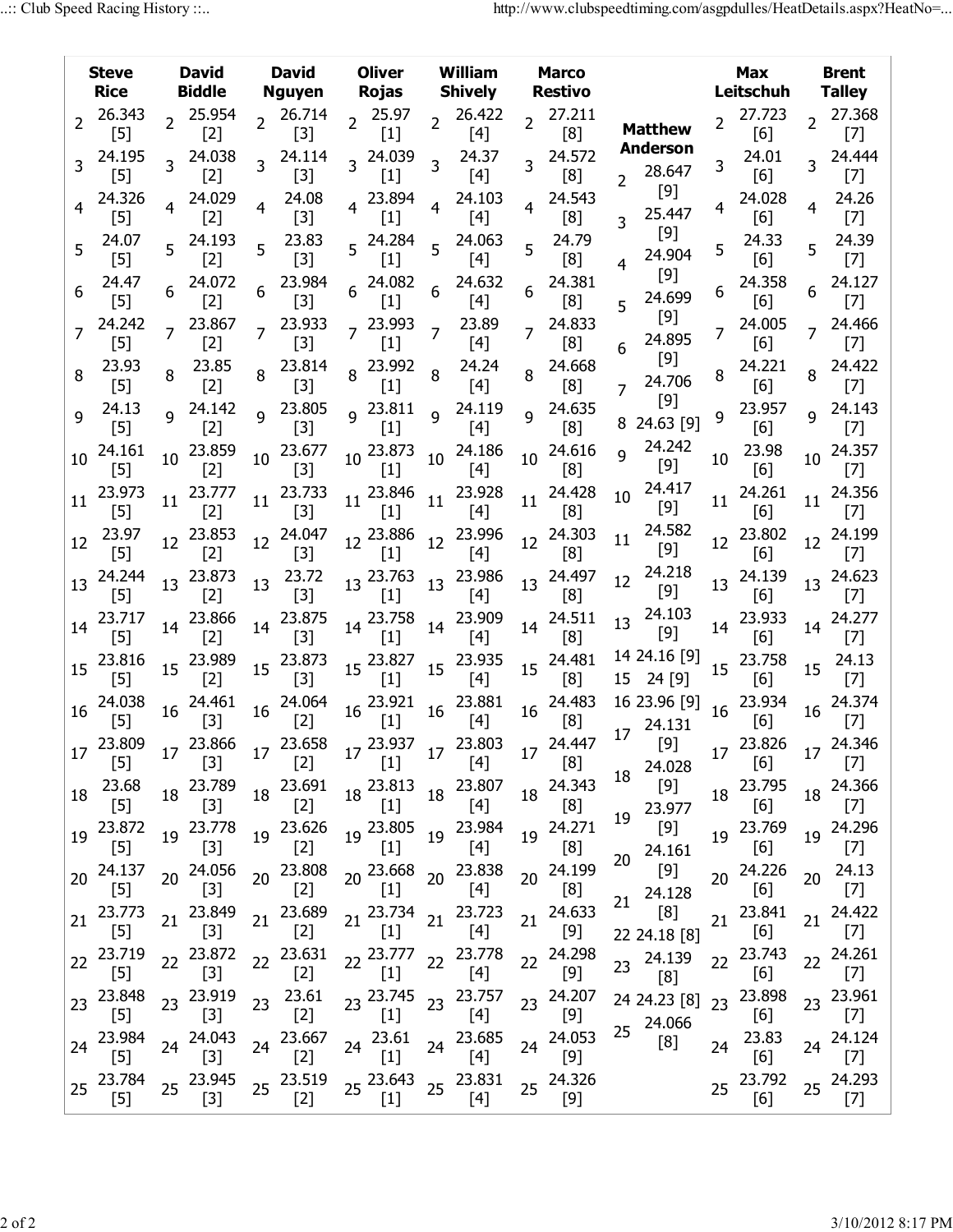|                                                                     | <b>Heat Results</b>                                                                                                                     |                                                            |                                                                                                                                                |                                                                                                                     |                                                                 |  |  |
|---------------------------------------------------------------------|-----------------------------------------------------------------------------------------------------------------------------------------|------------------------------------------------------------|------------------------------------------------------------------------------------------------------------------------------------------------|---------------------------------------------------------------------------------------------------------------------|-----------------------------------------------------------------|--|--|
| <b>Heat Type:</b>                                                   | 18 Lap Main (Volta)                                                                                                                     |                                                            |                                                                                                                                                |                                                                                                                     |                                                                 |  |  |
| <b>Win By:</b>                                                      | <b>Position</b>                                                                                                                         |                                                            |                                                                                                                                                |                                                                                                                     |                                                                 |  |  |
| Date:                                                               | 3/10/2012 2:15 PM                                                                                                                       |                                                            |                                                                                                                                                |                                                                                                                     |                                                                 |  |  |
| <b>Winnipeg</b>                                                     | <b>Phillip Marquis</b>                                                                                                                  |                                                            |                                                                                                                                                |                                                                                                                     |                                                                 |  |  |
|                                                                     |                                                                                                                                         | <b>Hacer:</b><br><b>Phillip Marquis</b>                    |                                                                                                                                                |                                                                                                                     |                                                                 |  |  |
|                                                                     |                                                                                                                                         |                                                            | # of Laps:                                                                                                                                     | Gap from Leader                                                                                                     | Avg. Lap:                                                       |  |  |
|                                                                     |                                                                                                                                         | 23.999                                                     | 25                                                                                                                                             |                                                                                                                     | 25.253                                                          |  |  |
|                                                                     | <b>Heat Winner:</b>                                                                                                                     | 2287                                                       | This Round                                                                                                                                     | 65                                                                                                                  |                                                                 |  |  |
|                                                                     |                                                                                                                                         | Racer:<br>Kelly Widmann                                    |                                                                                                                                                |                                                                                                                     |                                                                 |  |  |
|                                                                     |                                                                                                                                         | 24.102                                                     | # of Laps:                                                                                                                                     | Gap from Leader                                                                                                     | Avg. Lap:                                                       |  |  |
|                                                                     |                                                                                                                                         |                                                            | 25                                                                                                                                             | 6754.000                                                                                                            | 25.453                                                          |  |  |
|                                                                     | <b>2nd Place:</b>                                                                                                                       | 2433                                                       | This Round                                                                                                                                     | 49                                                                                                                  |                                                                 |  |  |
|                                                                     |                                                                                                                                         | Racer:<br>Michael Woodwo                                   |                                                                                                                                                |                                                                                                                     |                                                                 |  |  |
|                                                                     |                                                                                                                                         | 24.346                                                     | # of Laps:<br>25                                                                                                                               | Gap from Leader:<br>9209.000                                                                                        | Avg. Lap:<br>25.817                                             |  |  |
|                                                                     | d Place:                                                                                                                                | SCOPE<br>1719                                              | his Round                                                                                                                                      | 42                                                                                                                  |                                                                 |  |  |
| Position                                                            | Racer                                                                                                                                   | Best Lap                                                   | Gap from Leader                                                                                                                                | # of Laps                                                                                                           | Average RPM<br>Lap                                              |  |  |
| 4                                                                   | Ary Jogasurya                                                                                                                           | 24.255                                                     | 9531.000                                                                                                                                       | 25                                                                                                                  | 25.503 2176                                                     |  |  |
| 5                                                                   | Alexander Cumm                                                                                                                          | 24.287                                                     | 10114.000                                                                                                                                      | 25                                                                                                                  | 25.402 2770                                                     |  |  |
| 6                                                                   | John Watts                                                                                                                              | 24.613                                                     | 25027.000                                                                                                                                      | 25                                                                                                                  | 25.88<br> 1417                                                  |  |  |
| 7                                                                   | Robert Orr                                                                                                                              | 24.048                                                     | 1 <sub>L</sub>                                                                                                                                 | 24                                                                                                                  | 26.216 2073                                                     |  |  |
| 8                                                                   | Christopher Wi                                                                                                                          | 24.32                                                      | 1L                                                                                                                                             | 24                                                                                                                  | 26.563 2630                                                     |  |  |
| 9                                                                   | Michael Kohut<br>Lano Thunes by Ranner                                                                                                  | 24.392                                                     | 1L                                                                                                                                             | 24                                                                                                                  | 26.195   1218                                                   |  |  |
| <b>Phillip</b><br><b>Marquis</b><br>45.871<br>$\mathbf{1}$<br>$[3]$ | <b>Alexander</b><br>Ary<br>Cumm<br><b>Jogasurya</b><br>41.333<br>143.6[5]<br>$\mathbf{1}$<br>$[7]$<br>26.645<br>$\overline{2}$<br>$[5]$ | <b>Robert</b><br>Orr<br>43.187<br>$\mathbf{1}$<br>1<br>[6] | <b>Michael</b><br><b>Christopher</b><br>Woodwo<br><b>Wi</b><br>49.906<br>1 47.403 [2]<br>$\mathbf{1}$<br>$[1]$<br>2 27.593 [3]<br>3 28.234 [6] | <b>Kelly</b><br><b>John</b><br><b>Widmann</b><br><b>Watts</b><br>44.569<br>38.863<br>$\mathbf{1}$<br>$[9]$<br>$[4]$ | <b>Michael</b><br><b>Kohut</b><br>40.179<br>$\mathbf{1}$<br>[8] |  |  |